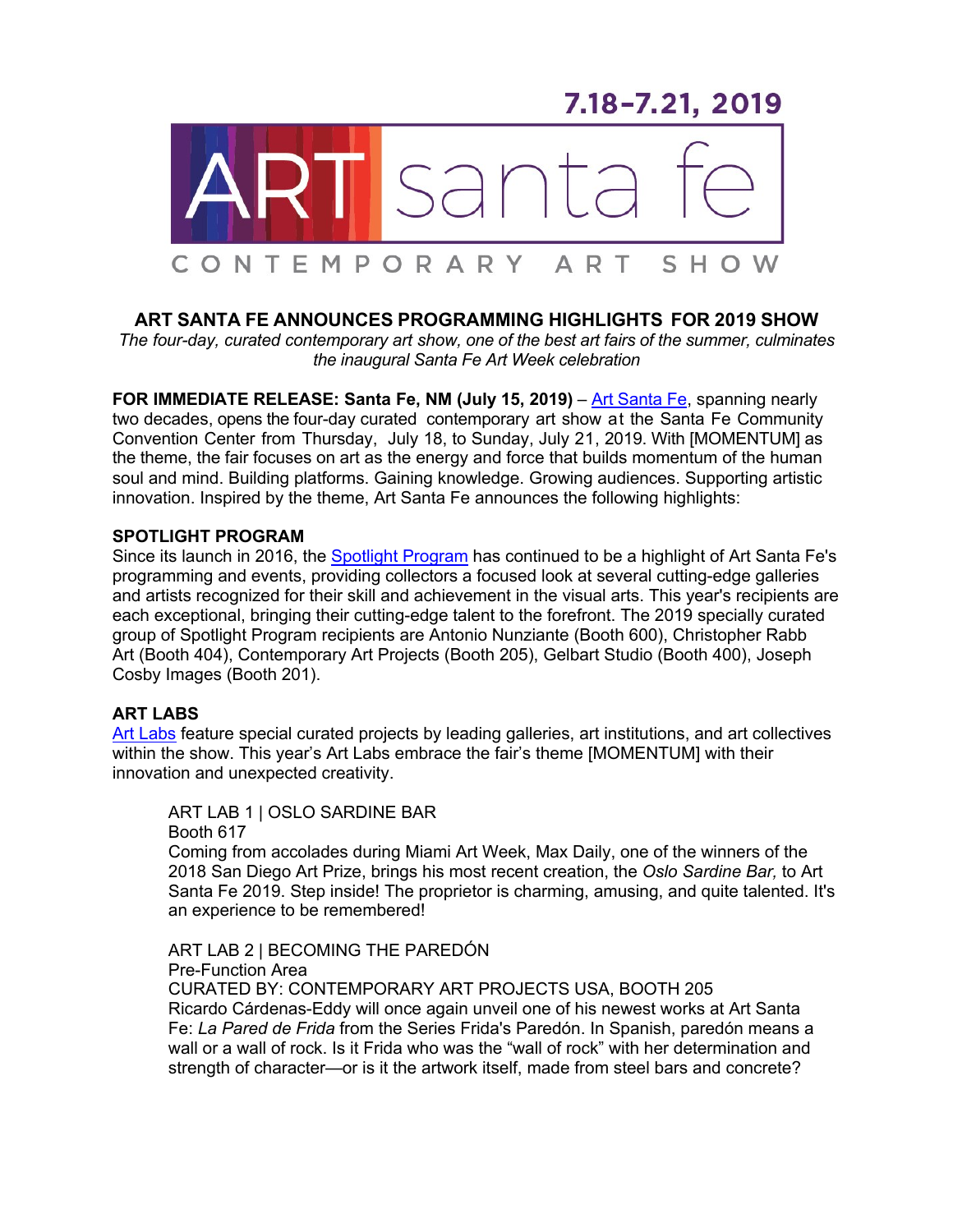## ART LAB 3 | *DISCOVERIES COLLECTION*

Look for the Art Santa Fe's *Discoveries Collection* throughout the show. Art Santa Fe's Curatorial Team has selected a group of their favorite discoveries—each one a great option and \$3,000 or less. Of course, there are hundreds of affordable pieces of worldclass art and on-trend, highly collectible works from across the U.S. and around the world at the show. Are their picks your favorites, too? Walk the show to find each one.

## SHOW SCHEUDULE

From Meet the Artist sessions to live demonstrations of their creativity, Art Santa Fe's galleries and artists will share their inspirations with attendees throughout all days of the fair. Guests can join in the fun at Peace Waters Fine Art Gallery's in-booth tea with the artists, while Contemporary Art Projects' artists will be mesmerizing guests with the full breadth of their works, and Jen Tough Gallery's artists invite guests to watch as new masterpieces are created during the show. With more than 50 events over the course of the fair's four-days, featuring the fair's global gathering of exhibitors, there will be lots to see, enjoy, and art to collect.

"Our specialty is bringing galleries and artists from around the world to Santa Fe, a destination that has it's own artistic voice and residents, creating an unforgettable experiencing for our guests," said RMG CEO Eric Smith.

Art Santa Fe features extraordinary art from around the world, specially curated programming, special events, and entertainment that showcases the thriving art landscape of Santa Fe. The City of Santa Fe is widely recognized as the third largest art market in the U.S., one of UNESCO's *Creative Cities* due to the city's important achievements in arts and culture, and *Travel & Leisure's* Destination of the Year. For more information, visit www.artsantafe.com.

#### –Ends–

For further information, to arrange an interview, or to request media credentials, please contact:

Linda Mariano Redwood Media Group 408.718.3730 Linda.Mariano@redwoodmg.com

Dropbox for logos, images, and more

# **SHOW HOURS & LOCATION**

# **OPENING NIGHT PREVIEW PARTY**

Thursday, July 18 | 5–9 PM

#### **PUBLIC SHOW HOURS**

Friday, July 19 |12 PM–7 PM Saturday, July 20 | 12 PM–7 PM Sunday, July 21 | 11 AM–5 PM

#### **VENUE:**

Santa Fe Convention Center 201 W Marcy St. Santa Fe, NM 87501